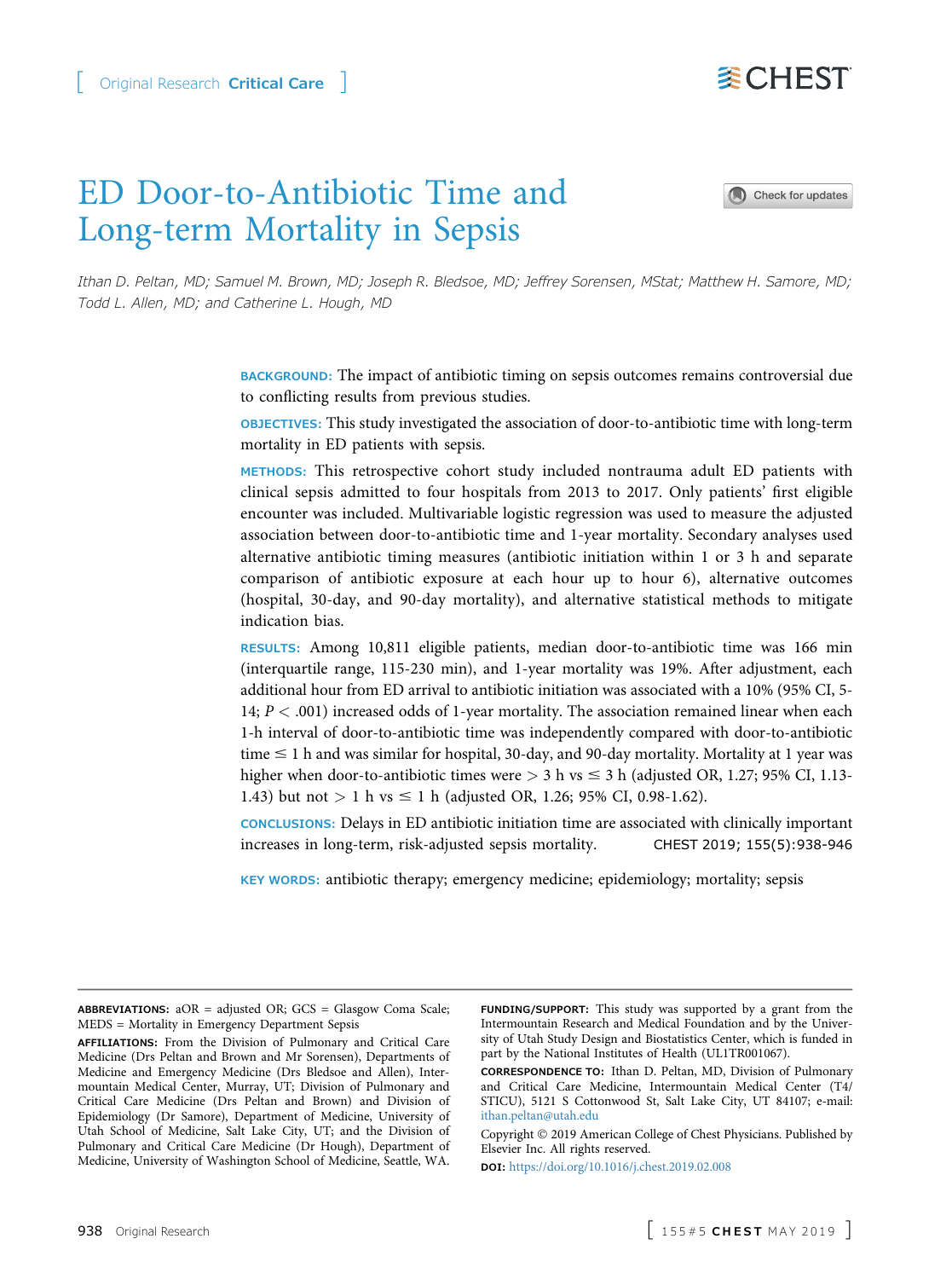Sepsis is a common, costly, and lethal syndrome affecting nearly 1% of adults (at least 850,000 patients) treated in US EDs each year. $<sup>1</sup>$  $<sup>1</sup>$  $<sup>1</sup>$  Given the failure thus far of targeted</sup> treatments, $2,3$  sepsis therapy currently focuses on controlling the underlying infection and individualized hemodynamic resuscitation and organ support.<sup>[4](#page-7-0)</sup>

International guidelines now recommend that patients with sepsis receive antibiotics within 1 h of ED arrival, $5$ but the prioritization of early antibiotic administration in sepsis remains controversial. $6,7$  Although some studies reported worse outcomes for each hour antibiotic administration is delayed, $8-12$  other studies and a widely cited meta-analysis did not find significant hour-upon-hour increases in sepsis mortality. $13-15$  Most studies, moreover, have focused on hospital mortality

and used analytic methods that may have masked nonlinear associations between mortality and antibiotic initiation time. Because expediting antibiotic initiation has risks that include diagnostic and treatment delays for patients misdiagnosed with sepsis and complications due to unnecessary antibiotic therapy with potential long-term consequences, a better understanding of the strength and shape of the relationship between antibiotic timing and outcomes is important for clinicians and policy makers.

To address this issue, we applied robust risk-adjustment methods to a large, multicenter sepsis cohort to evaluate the association between both long-term and shorter term sepsis mortality and hourly delays in antibiotic initiation.

## Patients and Methods Study Design and Setting

This retrospective cohort study included adult patients presenting to the EDs of two community hospitals and two tertiary-care hospitals within an integrated hospital network in Utah. We included network hospitals for which detailed ED medication administration data were available. ED sepsis care was not protocolized, but adherence to a sepsis treatment bundle was monitored for patients admitted to ICUs. The Intermountain Healthcare Institutional Review Board approved the study and waived requirements for informed consent (IRB #1050172).

#### **Subjects**

Adult patients (age  $\geq$  18 years) admitted to the hospital after presenting to a study ED from July 2013 to January 2017 were eligible for study inclusion if they exhibited clinical sepsis while in the ED. Criteria for clinical sepsis were based on the Third International Consensus Definitions for Sepsis and Septic Shock (Sepsis-3) standard.<sup>16</sup> Organ failure was defined as a Sequential Organ Failure Assessment score at least two points above the patient's baseline using only data prior to hospital admission.<sup>[17](#page-7-0)</sup> Diagnosed or suspected infection while in the ED was identified by using the combination of blood culture collection and IV antimicrobial (or oral vancomycin or oseltamivir) administration prior to hospital admission. Only patients' first eligible encounter was included in the analysis. Trauma patients and patients who died in the ED were excluded.

#### Data Abstraction

Data on clinical and demographic characteristics, interventions (including antibiotic initiation), ED disposition, and hospital outcomes were obtained from the Electronic Data Warehouse at Intermountain Healthcare[.18](#page-7-0) Trained abstractors reviewed the medical record using standardized methods and data collection instruments to verify and, as needed, correct outlying and missing data. Details regarding data abstraction and validation are described in [e-Appendix 1](#page-8-0). Data linkage to Utah State death records and the US National Death Index provided long-term mortality data.

#### Exposure and Outcome Measures

The study's prespecified primary outcome was 1-year morality. Secondary outcomes were hospital, 30-day, and 90-day mortality. The primary exposure was the time in hours from ED arrival to first antibiotic initiation ("door-to-antibiotic time").<sup>[5](#page-7-0)</sup> Secondary analyses compared mortality for door-to-antibiotic times as follows: (1)  $\leq$  1 h vs each 1-h door-to-antibiotic interval beyond the first hour (eg, antibiotics started between 3 and 4 h compared with  $\leq$  1 h); (2) > 1 h vs  $\leq$  1 h; or (3)  $>$  3 h vs  $\leq$  3 h from ED arrival.

Reported vital signs represent first-recorded values following ED arrival and prior to hospital admission. We measured comorbidities using a weighted Elixhauser score derived by Quan et al<sup>19</sup> and von Walraven et al<sup>[20](#page-7-0)</sup> and mortality risk using the Mortality in Emergency Department Sepsis (MEDS) score.<sup>21,22</sup> The Glasgow Coma Scale (GCS) was dichotomized as abnormal ( $\leq$  13) vs normal  $(\geq 14)$  mentation. Additional details on covariate measurement are included in [e-Appendix 1.](#page-8-0)

#### Statistical Analysis

Bivariable comparisons used  $\chi^2$  $\chi^2$  tests, unpaired Student t tests with unequal variance, or Mann-Whitney U tests. The primary analysis used robust multivariable logistic regression to test the association between door-to-antibiotic time and 1-year mortality following adjustment for a prespecified list of known and potential confounders.<sup>23-25</sup> Results are reported as adjusted OR (aOR) for mortality and, based on the average marginal effects method,  $26,27$  the adjusted change in expected mortality. Adjustment variables selected a priori included: triage acuity score; receipt of prehospital medical care (ie, arrival to hospital via ambulance); MEDS score; ED Sequential Organ Failure Assessment score; initial vital signs (systolic blood pressure, GCS score  $\leq$  13, heart rate, temperature, respiratory rate, and oxygen saturation); ED disposition (ICU vs ward); comorbidity score; marital status; insurance type; age; sex; Hispanic ethnicity or non-white race; hospital; preferred language other than English; initial WBC count; and a dichotomous variable indicating that the initial lactate level was both measured in the ED and > 2 mmol/L. This adjustment variable set exhibited good discrimination for 1-year mortality (C statistic, 0.81). No data were missing for these variables. Similar multivariable models were constructed for each secondary outcome and secondary exposure.

To evaluate the robustness of the study findings, several sensitivity analyses were performed. First, the primary adjusted association was retested in the subset of patients who: (1) received antibiotics within 6 h from ED arrival; or (2) had hospital discharge diagnoses consistent with sepsis per the modified Angus criteria.<sup>[28,29](#page-7-0)</sup> The latter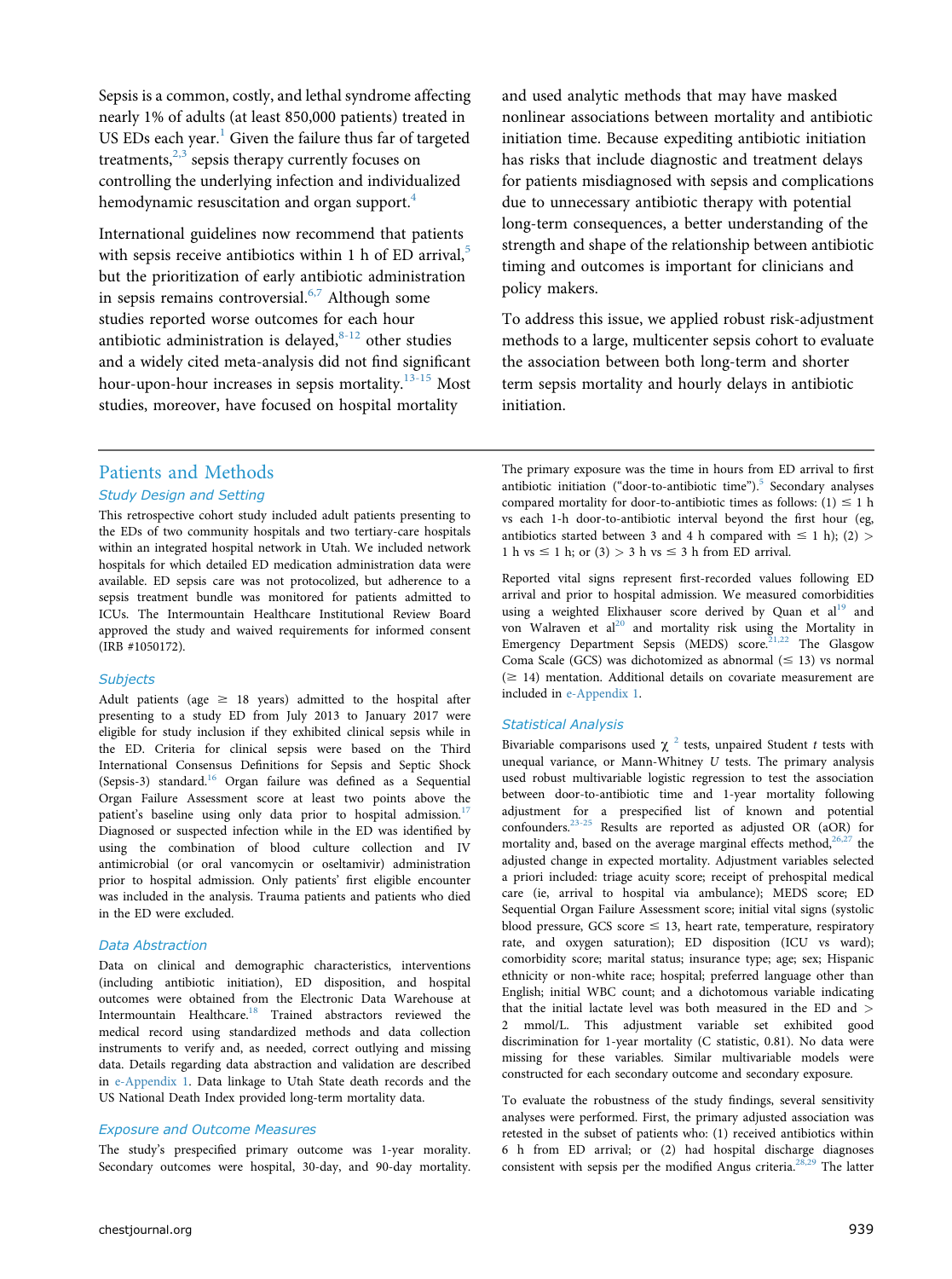<span id="page-2-0"></span>

Figure 1 – Density plot of observed door-to-antibiotic times.

analysis was restricted to patients who presented to the ED prior to October 1, 2015, because the International Classification of Diseases, Ninth Revision, Clinical Modification discharge diagnosis codes required for the Angus method for sepsis diagnosis identification were no longer in use following this date. Second, we repeated the primary analysis with a more limited but still prespecified set of adjustment variables. Finally, we used the following: (1) inverse probability of treatment weighting $30,31$  or (2) matching based on gain-weighted Gower's distance<sup>[32,33](#page-7-0)</sup> as alternative approaches to address indication bias when analyzing the association of door-toantibiotic time  $\geq$  3 h and 1-year mortality. These analyses are described in detail in [e-Appendix 1](#page-8-0) and [e-Figures 1](#page-8-0) and [2](#page-8-0).

To evaluate whether the association between mortality and door-toantibiotic time varied as a function of patient factors or illness severity, we performed a preplanned exploratory analysis by adding to the multivariable logistic regression model an interaction term between the characteristics of interest (patient sex, hypotension,

| Characteristic                        | Antibiotic Initiation $\leq$ 3 h<br>$(n = 6,158)$ | Antibiotic Initiation $>$ 3 h<br>$(n = 4,653)$ | $P$ Value |
|---------------------------------------|---------------------------------------------------|------------------------------------------------|-----------|
| Age, y                                | $60.9 \pm 19.3$                                   | $62.1 \pm 18.6$                                | .001      |
| Hispanic or non-white race            | 985 (16.0%)                                       | 756 (16.2%)                                    | .72       |
| Female                                | 3,197 (51.9%)                                     | 2,775 (59.6%)                                  | <.001     |
| Preferred language other than English | 309 (5.0%)                                        | 277 (6.0%)                                     | .033      |
| Married                               | 3,155 (51.2%)                                     | 2,368 (50.9%)                                  | .72       |
| Primary insurance                     |                                                   |                                                | .074      |
| Uninsured                             | 594 (9.6%)                                        | 443 (9.5%)                                     |           |
| Private                               | 1,655 (26.9%)                                     | 1,356 (29.1%)                                  |           |
| Medicaid                              | 587 (9.5%)                                        | 435 (9.4%)                                     |           |
| Medicare                              | 3,322 (54.0%)                                     | 2,419 (52.0%)                                  |           |
| Received prehospital medical care     | 2,150 (34.9%)                                     | 1,058 (22.7%)                                  | <.001     |
| MEDS score                            | $5.1 \pm 3.4$                                     | $3.9 \pm 3.1$                                  | <.001     |
| SOFA score                            | $4.8 \pm 2.9$                                     | $4.0 \pm 2.1$                                  | <.001     |
| Weighted Elixhauser score             | $6.7 \pm 11.9$                                    | $3.7 \pm 9.6$                                  | <.001     |
| Canadian triage acuity score          | $2.4 \pm 0.6$                                     | $2.6 \pm 0.5$                                  | <.001     |
| Initial ED vital signs                |                                                   |                                                |           |
| Heart rate, beats/min                 | $105 \pm 23$                                      | $99 \pm 21$                                    | <.001     |
| Systolic blood pressure, mm Hq        | $129\pm28$                                        | $131 \pm 26$                                   | .004      |
| Respiratory rate, breaths/min         | $21.5 \pm 6.2$                                    | $19.7 \pm 4.6$                                 | <.001     |
| Glasgow Coma Scale score $\leq 13$    | 431 (7.0%)                                        | 130 (2.8%)                                     | <.001     |
| Initial ED laboratory results         |                                                   |                                                |           |
| Lactate > 2 mmol/L                    | 2,359 (41.2%)                                     | 1,321 (28.4%)                                  | <.001     |
| WBC count (1,000/dL)                  | $13.5 \pm 14.5$                                   | $12.7 \pm 10.5$                                | <.001     |
| Vasopressor within 24 h               | 639 (10.4%)                                       | 153 (3.3%)                                     | <.001     |
| Admit to ICU                          | 2,174 (35.3%)                                     | 908 (19.5%)                                    | <.001     |
| 30-Day mortality                      | 565 (9.2%)                                        | 322 (6.9%)                                     | <.001     |
| 90-Day mortality                      | 769 (12.5%)                                       | 506 (10.9%)                                    | .010      |
| 1-Year mortality                      | 1,221 (19.8%)                                     | 862 (18.5%)                                    | .089      |

|  |  |  |  | <b>TABLE 1</b> $\vert$ Characteristics of ED Patients With Sepsis According to Timing of Antibiotic Initiation |
|--|--|--|--|----------------------------------------------------------------------------------------------------------------|
|--|--|--|--|----------------------------------------------------------------------------------------------------------------|

Data are presented as mean  $\pm$  SD or No. (%). MEDS  $=$  Mortality in Emergency Department Sepsis; SOFA  $=$  Sequential Organ Failure Assessment.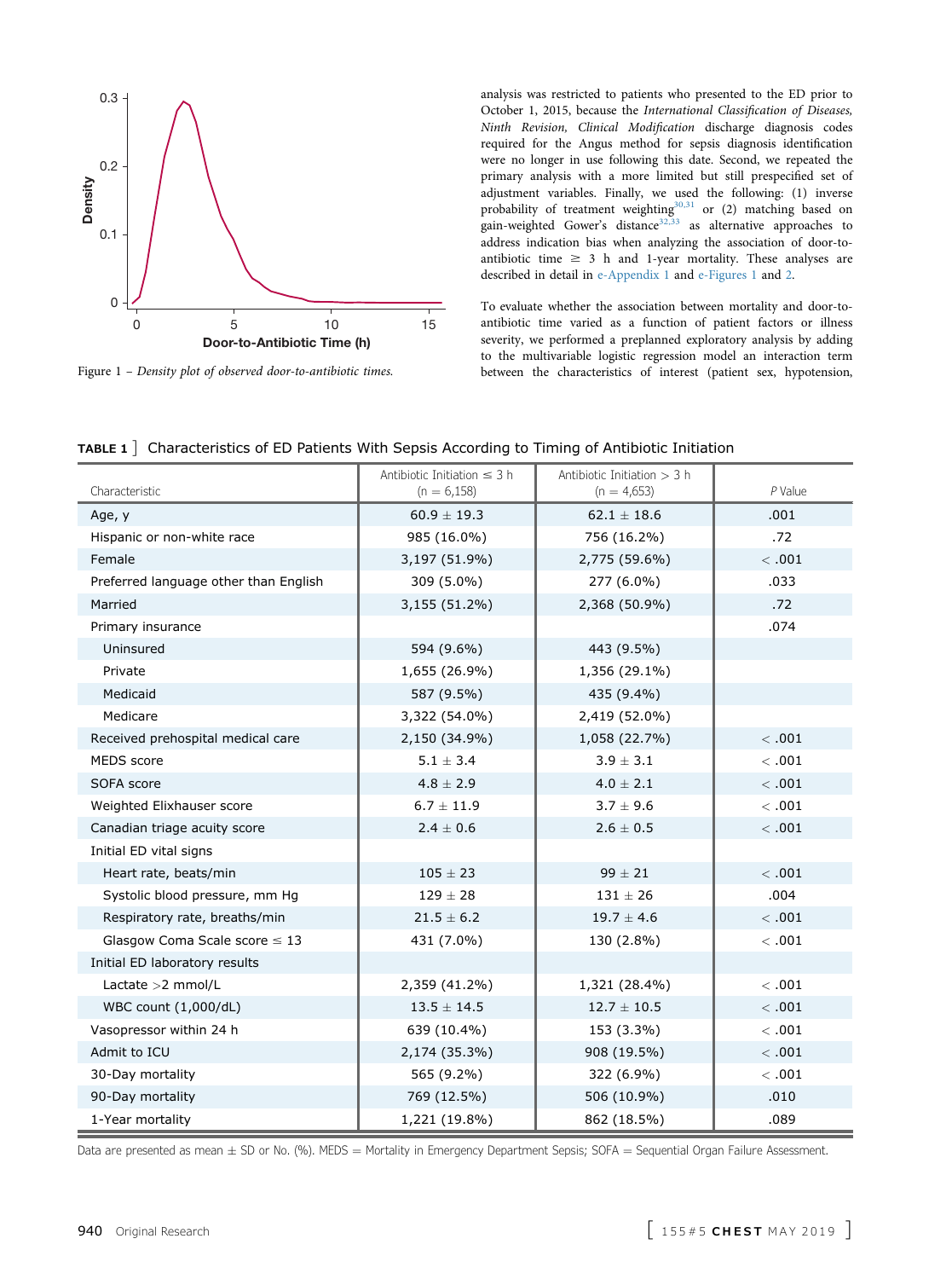| ;<br>;<br>;                                      |
|--------------------------------------------------|
|                                                  |
|                                                  |
|                                                  |
| ı<br>l<br>I                                      |
|                                                  |
|                                                  |
|                                                  |
|                                                  |
|                                                  |
|                                                  |
|                                                  |
| ֘                                                |
|                                                  |
| j                                                |
|                                                  |
|                                                  |
|                                                  |
|                                                  |
| ֦֦֧֦֧֦֧֦֧֪֦֧֪֦֧֪֦֧֪֪֦֧֪֪֪֦֧֪֦֧֚֝֝֝֝֝֝֝֝֬֝֬֝<br>j |
|                                                  |
|                                                  |
|                                                  |
| l                                                |
|                                                  |
|                                                  |
|                                                  |
|                                                  |
|                                                  |
|                                                  |
|                                                  |
|                                                  |
|                                                  |
|                                                  |
|                                                  |
| l                                                |
| ׇ֚֘                                              |
| しょういん<br>֕                                       |
|                                                  |

**Vith Sepsis** 

|                                                                                                                                                                                                                                                                                                                                                                                                                                                                                                                                                                 |      | 1-Year Mortality                  |                |      | In-Hospital Mortality             |                |      | 30-Day Mortality                  |                 |      | 90-Day Mortality                  |                |
|-----------------------------------------------------------------------------------------------------------------------------------------------------------------------------------------------------------------------------------------------------------------------------------------------------------------------------------------------------------------------------------------------------------------------------------------------------------------------------------------------------------------------------------------------------------------|------|-----------------------------------|----------------|------|-----------------------------------|----------------|------|-----------------------------------|-----------------|------|-----------------------------------|----------------|
| Variable                                                                                                                                                                                                                                                                                                                                                                                                                                                                                                                                                        |      | Adjusted OR <sup>ª</sup> (95% CI) | <b>PValue</b>  |      | Adjusted OR <sup>ª</sup> (95% CI) | P Value        |      | Adjusted OR <sup>a</sup> (95% CI) | <b>P</b> Value  |      | Adjusted OR <sup>ª</sup> (95% CI) | P Value        |
| Door-to-antibiotic time, h                                                                                                                                                                                                                                                                                                                                                                                                                                                                                                                                      |      | $1.10$ $(1.05-1.14)$              | < 0.001        | 1.16 | $(1.07 - 1.26)$                   | < 0.001        | 1.12 | $(1.06 - 1.18)$                   | < 0.001         | 1.09 | $(1.04 - 1.15)$                   | < 0.01         |
| Door-to-antibiotic time $> 1 h$                                                                                                                                                                                                                                                                                                                                                                                                                                                                                                                                 | 1.26 | $(0.98 - 1.62)$                   | 070            | 1.32 | $(0.91 - 1.92)$                   | $\frac{14}{1}$ | 1.12 | $(0.83 - 1.52)$                   | 46              | 1.24 | $(0.94 - 1.65)$                   | $\frac{13}{2}$ |
| Door-to-antibiotic time > 3 h                                                                                                                                                                                                                                                                                                                                                                                                                                                                                                                                   | 1.27 | $(1.13 - 1.43)$                   | < 0.01         | 1.42 | $(1.13 - 1.80)$                   | .003           | 1.28 | $(1.08 - 1.52)$                   | 005             | 1.32 | $(1.14 - 1.52)$                   | < 0.01         |
| Door-to-antibiotic time interval                                                                                                                                                                                                                                                                                                                                                                                                                                                                                                                                |      |                                   |                |      |                                   |                |      |                                   |                 |      |                                   |                |
| $\frac{1}{1}$                                                                                                                                                                                                                                                                                                                                                                                                                                                                                                                                                   |      | Reference                         |                |      | Reference                         |                |      | Reference                         |                 |      | Reference                         |                |
| $> 1$ to $\leq 2$ h                                                                                                                                                                                                                                                                                                                                                                                                                                                                                                                                             | 1.19 | $(0.91 - 1.56)$                   | $\overline{6}$ | 1.29 | $(0.87 - 1.93)$                   | 21             | 0.97 | $(0.70 - 1.35)$                   | 85              | 1.17 | $(0.86 - 1.58)$                   | 5              |
| $> 2$ to $\leq 3$ h                                                                                                                                                                                                                                                                                                                                                                                                                                                                                                                                             | 1.20 | $(0.92 - 1.56)$                   | 18             | 1.20 | $(0.79 - 1.82)$                   | 39             | 1.19 | $(0.86 - 1.65)$                   | $\overline{.}0$ | 1.17 | $(0.87 - 1.59)$                   | 50             |
| $> 3$ to $\leq 4$ h                                                                                                                                                                                                                                                                                                                                                                                                                                                                                                                                             | 1.40 | $(1.06 - 1.85)$                   | 018            | 1.61 | $(1.03 - 2.53)$                   | 036            | 1.29 | $(0.90 - 1.83)$                   | 16              | 1.47 | $(1.07 - 2.01)$                   | 019            |
| $> 4 to \leq 5 h$                                                                                                                                                                                                                                                                                                                                                                                                                                                                                                                                               | 1.41 | $(1.04 - 1.91)$                   | .025           | 1.39 | $(0.82 - 2.37)$                   | 22             | 1.28 | $(0.86 - 1.91)$                   | 23              | 1.43 | $(1.00 - 2.03)$                   | .049           |
| $> 5$ to $\leq 6$ h                                                                                                                                                                                                                                                                                                                                                                                                                                                                                                                                             | 1.84 | $(1.31 - 2.57)$                   | < 0.001        | 2.28 | $(1.26 - 4.16)$                   | <b>COO</b>     | 1.87 | $(1.20 - 2.92)$                   | $000$ .         | 1.90 | $(1.28 - 2.81)$                   | $\overline{5}$ |
| $\frac{1}{2}$                                                                                                                                                                                                                                                                                                                                                                                                                                                                                                                                                   |      | $2.02$ (1.40-2.90)                | < 0.001        | 3.45 | $(1.78 - 6.67)$                   | < .001         | 2.06 | $(1.25 - 3.40)$                   | .004            | 1.74 | $(1.11 - 2.73)$                   | .015           |
| rate, and oxygen saturation); ED disposition (ICU vs ward); comorbidity score; marital status; insurance type; sage; sex; Hispanic ethnicity or non-white race; hospital; non-English preferred language; initial WBC<br>"Adjusted for pooled triage acuity score; receipt of prehospital medical care; WEDS score; SOFA score; initial vital signs (systolic blood pressure, abnormal Glasgow Coma Scale, heart rate, temperature, respiratory<br>count; and initial lactate level tested and $>$ 2 mmol/L. See Table 1 legend for expansion of abbreviations. |      |                                   |                |      |                                   |                |      |                                   |                 |      |                                   |                |

[chestjournal.org](http://chestjournal.org) 941

altered mental status [GCS score  $\leq$  13], MEDS score, triage acuity score, and lactate level > 2 mmol/L) and door-to-antibiotic time. For this analysis, triage acuity scores were dichotomized as high (scores of 3-5) or low (scores of 1-2), and the MEDS score was categorized (per the original published description) as high (score  $\geq$  8), moderate (score, 5-7), or low (score,  $\leq$  4). Finally, for a post hoc investigation designed to assess whether the association of antibiotic delays with 1-year mortality was mediated by ongoing excess mortality risk or durable differences in early mortality, we repeated the primary analysis after excluding patients who died within 7 days of ED arrival, died within 30 days, or died in the hospital.

Analyses were performed in R version 3.5.1 (R Foundation) and Stata version 14.2 (StataCorp LP). A P value < .05 using two-tailed tests was considered signi ficant.

## Results

Among 10,811 adult ED patients with clinical sepsis included in this analysis [\(e-Fig 3](#page-8-0)), 887 (8%) died within 30 days, and 2,083 (19%) died within 1 year. Median door-to-antibiotic time was 166 min (interquartile range, 115-230 min) [\(Fig 1\)](#page-2-0). Patients receiving antibiotics within 3 h of ED arrival were younger, less likely to be female, had more comorbidities, exhibited more organ failure, and had more physiologic derangement [\(Table 1](#page-2-0)). Consistent with more severely ill patients receiving antibiotics earlier, crude 30-day mortality was higher in patients whose door-to-antibiotic time was  $\leq$  3 h (9%) compared with those receiving antibiotics  $>$  3 h from ED arrival (7%;  $P < .001$ ). At 1 year, the difference in crude mortality between patients with door-to-antibiotic time  $\leq$  3 h vs  $>$  3 h (20% vs 19%, respectively) was not statistically significant ( $P = .089$ ).

After adjustment, however, each 1-h increase in door-toantibiotic time was associated with a 10% (95% CI, 5-14) increase in the odds of 1-year mortality ( $P < .001$ ). This finding translated to a 1.1% (95% CI, 0.7-1.6) increase in expected mortality for each additional hour of door-toantibiotic time [\(e-Table 1](#page-8-0)). A similar association was observed for hospital, 30-day, and 90-day mortality (Table 2). Delayed antibiotic initiation was also associated with increased 1-year mortality when comparing antibiotic initiation  $> 3$  h vs  $\leq 3$  h (aOR, 1.27; 95% CI, 1.13-1.43;  $P < .001$ ). However, the association of 1-year mortality with door-to-antibiotic time  $> 1$  h vs  $\leq 1$  h (aOR, 1.26; 95% CI, 0.98-1.62) was not statistically significant ( $P = .070$ ). When considering each extra hour of door-to-antibiotic time independently (relative to antibiotic initiation  $\leq 1$  h), the risk increase appeared linear for 1-year mortality and fairly linear for 30- or 90- day mortality ([Fig 2\)](#page-4-0). $34$  Similar to previous risk-adjusted reports,<sup>[9,10](#page-7-0)</sup> the association with door-to-antibiotic time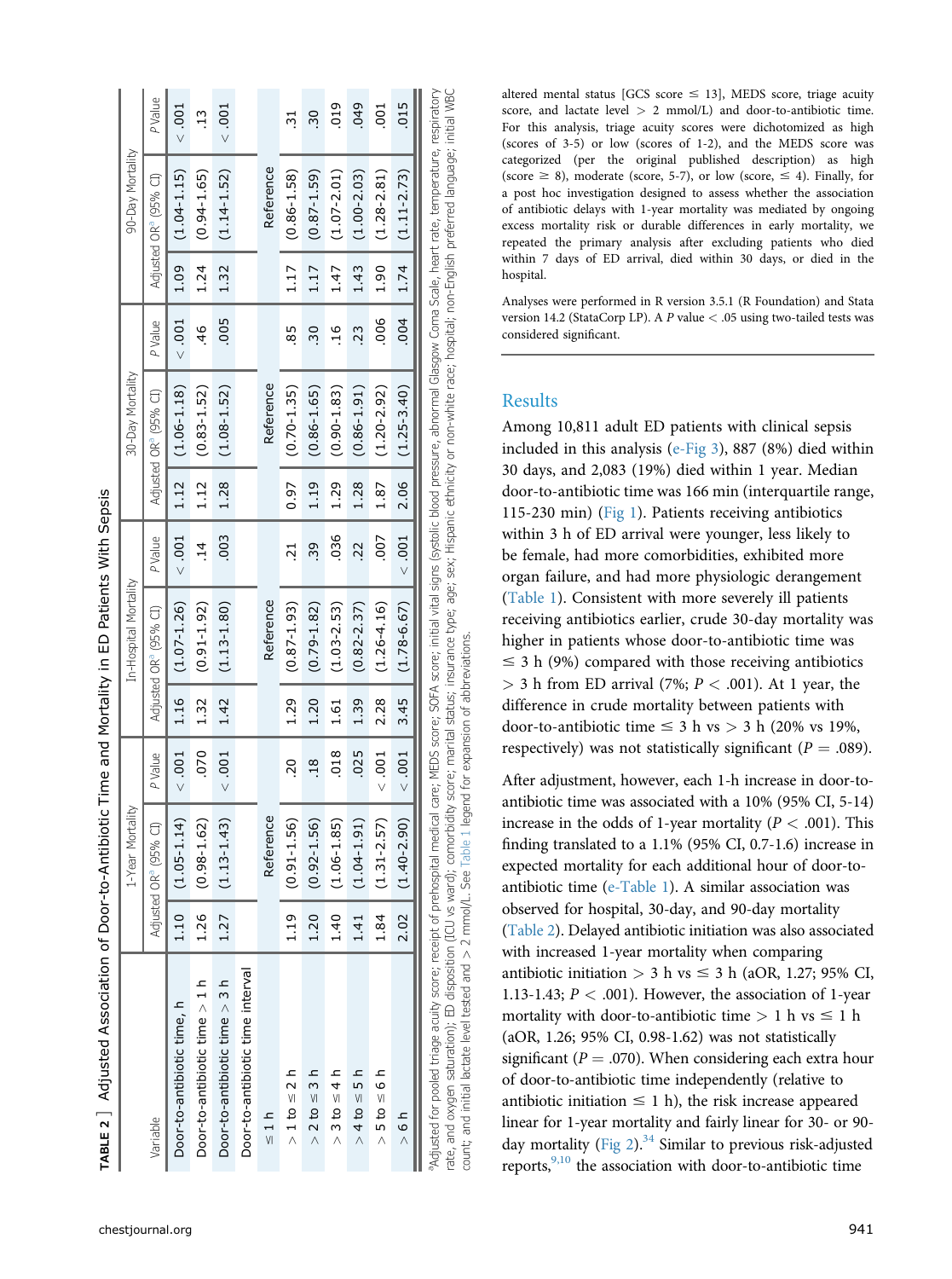<span id="page-4-0"></span>

Figure 2 – Adjusted association of mortality with door-to-antibiotic time, comparing each hourly interval following the first hour to door-to-antibiotic time  $\leq 1$  h for (A) 1-year mortality, (B) hospital mortality, (C) 30-day mortality, and (D) 90-day mortality. For hospital mortality, results from the current analysis are compared with risk-adjusted associations with hospital mortality reported by Ferrer et al<sup>[9](#page-7-0)</sup> and Liu et al.<sup>[10](#page-7-0)</sup> Figure adapted with permission of the American Thoracic Society from Liu et al<sup>10</sup> and with permission from Elsevier from Peltan and Liu.<sup>34</sup> The American Journal of Respiratory and Critical Care Medicine is an official journal of the American Thoracic Society.

was less clearly linear for hospital mortality. Sensitivity analyses yielded similar results when restricted to patients with an ultimate International Classification of Diseases, Ninth Revision, Clinical Modification hospital discharge diagnosis consistent with sepsis, patients receiving antibiotics  $\leq 6$  h from ED arrival, and using an alternative set of adjustment variables [\(e-Table 2\)](#page-8-0).

Both inverse probability of treatment weighting using patients' propensity for receipt of antibiotics within 3 h of ED arrival ( $N = 10,811$ ) and matching based on the gain-weighted Gower's distance (2,255 matched pairs including 3,760 unique patients) yielded well-balanced groups ([e-Fig 1](#page-8-0)). The sensitivity analyses both identified increased risks of 1-year mortality associated with doorto-antibiotic time  $> 3$  h that were similar to the results derived from primary analysis using multivariable logistic regression ([e-Table 3](#page-8-0)).

We observed no statistical evidence that the relative risk of 1-year mortality associated with door-to-antibiotic time varied according to illness severity or patient sex [\(Fig 3\)](#page-5-0). Hourly increases in door-to-antibiotic time remained associated with risk-adjusted 1-year mortality in exploratory analyses that excluded patients who died within 7 days of ED arrival (aOR, 1.08; 95% CI, 1.04- 1.12; P < .001), died within 30 days (aOR, 1.08; 95% CI, 1.03-1.12;  $P = .002$ ), or died in the hospital (aOR, 1.09; 95% CI, 1.04-1.12;  $P < .001$ .<sup>[22](#page-7-0)</sup>

### **Discussion**

In this large, multicenter sepsis cohort, each 1-h increase in door-to-antibiotic time was associated with a 10% increase in the adjusted odds of death by 1 year. This finding translated into a 1.1% per hour increase in risk-adjusted absolute mortality and suggests that decreasing average door-to-antibiotic time to 1.5 h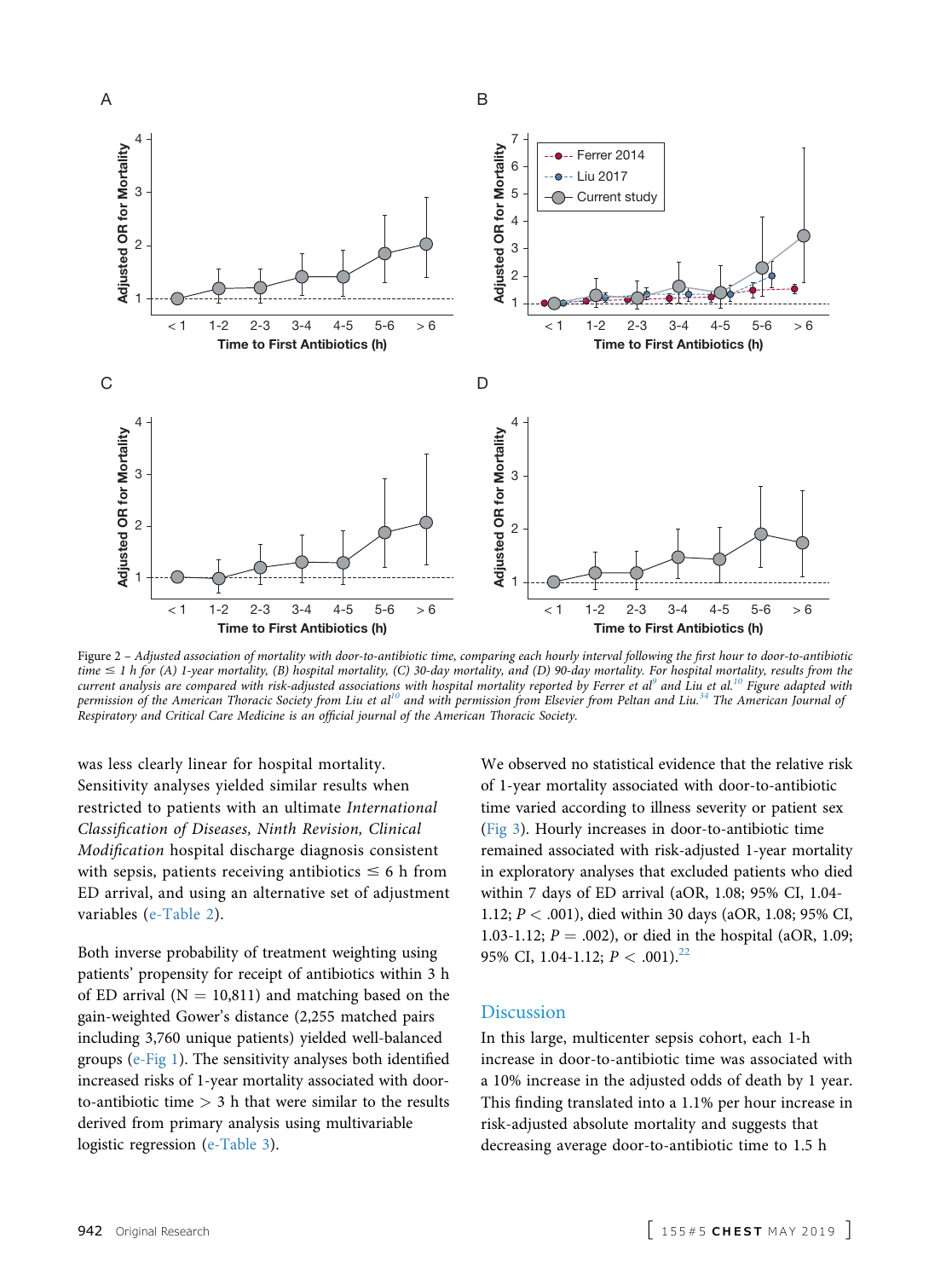<span id="page-5-0"></span>

Figure  $3$  – Variation in the adjusted association of door-to-antibiotic time and 1-year mortality according to patient and clinical factors. MEDS = Mortality in Emergency Department Sepsis.

could prevent one death per 61 ED patients with sepsis, or more than four deaths per month just in the EDs included in this study. The association remained generally linear even when the analysis was structured to allow for a nonlinear relationship between antibiotic time and 1-year mortality. Door-to-antibiotic time cutoffs at 3 h were similarly associated with 1-year mortality, but the association between 1-year mortality and door-to-antibiotic time  $> 1$  h did not reach statistical significance. In exploratory analyses, increased mortality risk persisted among initial survivors.

To our knowledge, this study is the first to examine the potential impact of antibiotic timing on mortality beyond 1 month in adults with sepsis, the largest study (by a factor of 10) to examine mortality beyond hospital discharge, and the first to find a significant association of antibiotic timing and long-term mortality in patients with general sepsis [\(e-Table 4](#page-8-0)).<sup>[15,35-38](#page-7-0)</sup> Confirmatory findings using different analytic strategies, related but not identical outcomes and measures of exposure, and a dose-response effect indicate that our findings are robust. Beyond buttressing findings from studies using

early mortality end points, our results also address the controversy over whether sepsis outcomes only begin to worsen after door-to-antibiotic times exceed a specified threshold. We found that the association between increasing antibiotic delay and 1-year mortality was linear, suggesting that sepsis outcomes may improve continuously with earlier initiation of appropriate antibiotics rather than remaining equivalent as long as antibiotics are initiated within some early time window.

We observed that antibiotic delay was associated with increased risk of 1-year mortality even among patients who survived at least 7 days, 30 days, or through hospital discharge. This finding suggests that the association between long-term mortality and antibiotic timing does not depend solely on early but durable mortality differences. Potential mechanisms (which we were not able to investigate in the present study) by which antibiotic delay might result in excess mortality risk persisting long after the initial sepsis presentation include more severe or enduring sepsis-associated organ failure, increased persistent inflammation, more recurrent infection, or worse deconditioning.<sup>[39](#page-8-0)</sup> Importantly, these findings from exploratory analyses must be viewed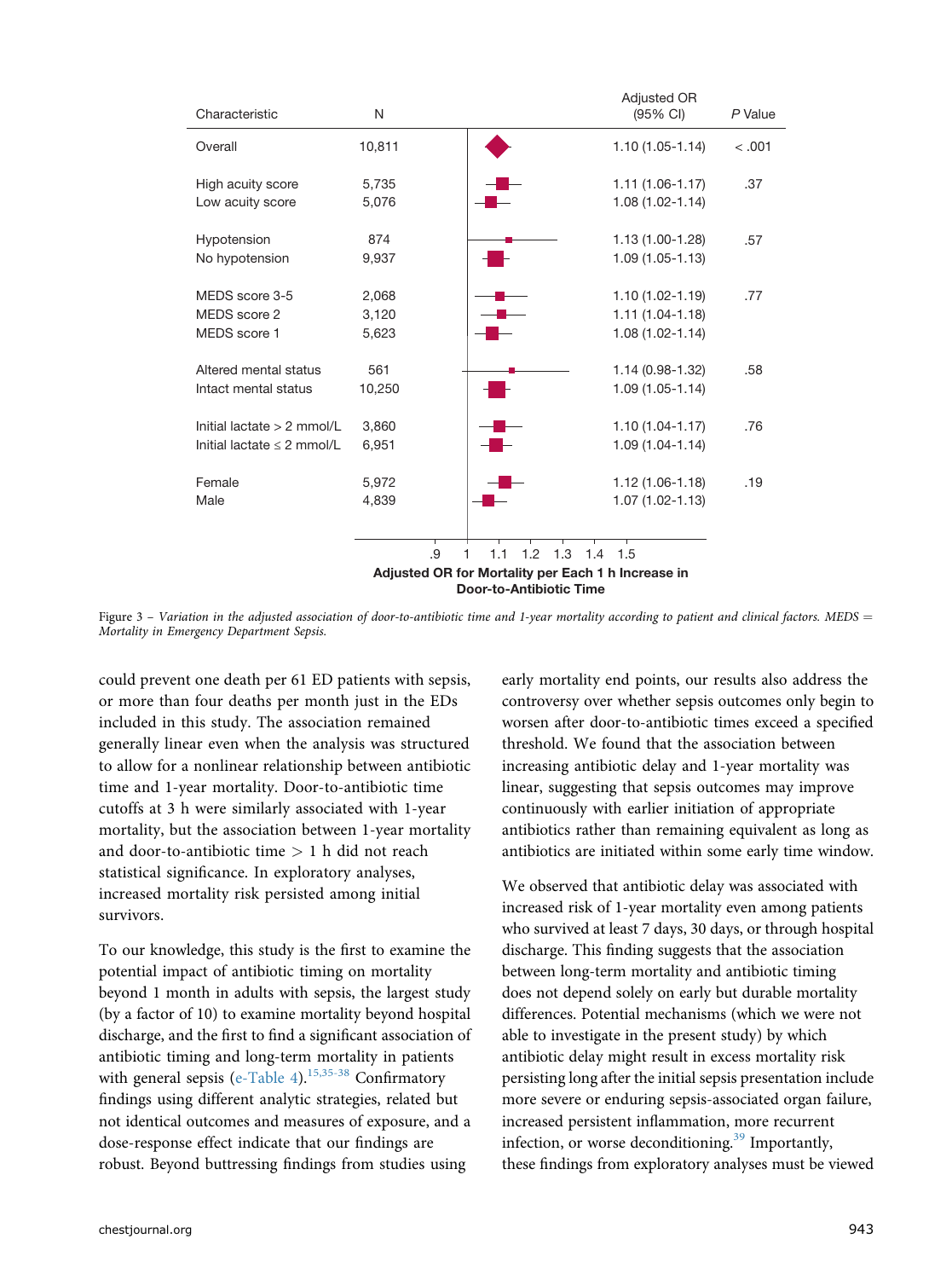as hypothesis generating and require both confirmation and mechanistic investigation in future studies.

Our study also could not address two reasons that the emphasis on early antibiotic initiation in sepsis remains controversial. First, quantitative data are lacking on whether and how much efforts to accelerate antibiotic initiation increase the frequency of inadequate antibiotics or antibiotic overtreatment (both excessively broad-spectrum and entirely unnecessary antibiotics) and the consequences of such mistreatment. As such, clinicians and policy makers cannot currently make fully informed decisions about the risk/benefit ratio of such efforts. $40$ 

Second, our findings build upon observational data regarding antibiotic timing in sepsis that meet multiple criteria for causal inference, including biologic plausibility, supportive evidence from preclinical studies, variation in the magnitude of effect consistent with theoretical predictions, and robust, replicable results across populations, variant exposures, and related outcomes. $41,42$  However, our study is not a randomized trial and is not free from confounding by indication. In unadjusted analyses, such confounding will tend to abrogate or, as seen here and elsewhere, $10,13$  produce apparently reversed association in crude analyses. Despite adjusting for a broad array of known and plausible confounders in the primary analysis and confirming results using alternative statistical methods, we cannot exclude the possibility of residual confounding in this observational study. Innovative trials are needed to confirm our findings, including adequately powered trials randomizing patients to receiving prehospital antibiotics or

randomizing EDs to interventions designed to accelerate sepsis care.

Our study has several additional limitations. Although use of first antibiotic initiation is common in other studies in sepsis, using this marker as a surrogate for appropriate antibiotic initiation may have led us to underestimate the magnitude of the association between mortality and antibiotic delays. Mortality in the study cohort was comparable to a contemporary study enrolling similar patients with community-acquired clinical sepsis $43$  but was lower than in some historic and mostly higher risk cohorts.<sup>[44](#page-8-0)</sup> Inclusion of patients with clinical rather than confirmed sepsis could also lead to underestimated effect sizes, a concern potentially supported by the increased magnitude of the association when we restricted the analysis to patients with both clinical sepsis in the ED and a hospital discharge diagnosis consistent with sepsis. We were not able to assess cause of death in these patients, nor evaluate potential mechanisms (eg, increased sepsis relapse rates, persistent organ failure, or more frequent readmissions) of the observed association between late mortality and door-to-antibiotic time.

## **Conclusions**

Increasing door-to-antibiotic time for ED patients with clinical sepsis was associated with a linear, hour-by-hour increase in 1-year mortality and possibly with persistent increases in mortality among survivors of the initial illness. Innovative trial designs are needed to test methods to accelerate appropriate antibiotic initiation and determine whether these interventions improve patient-centered outcomes.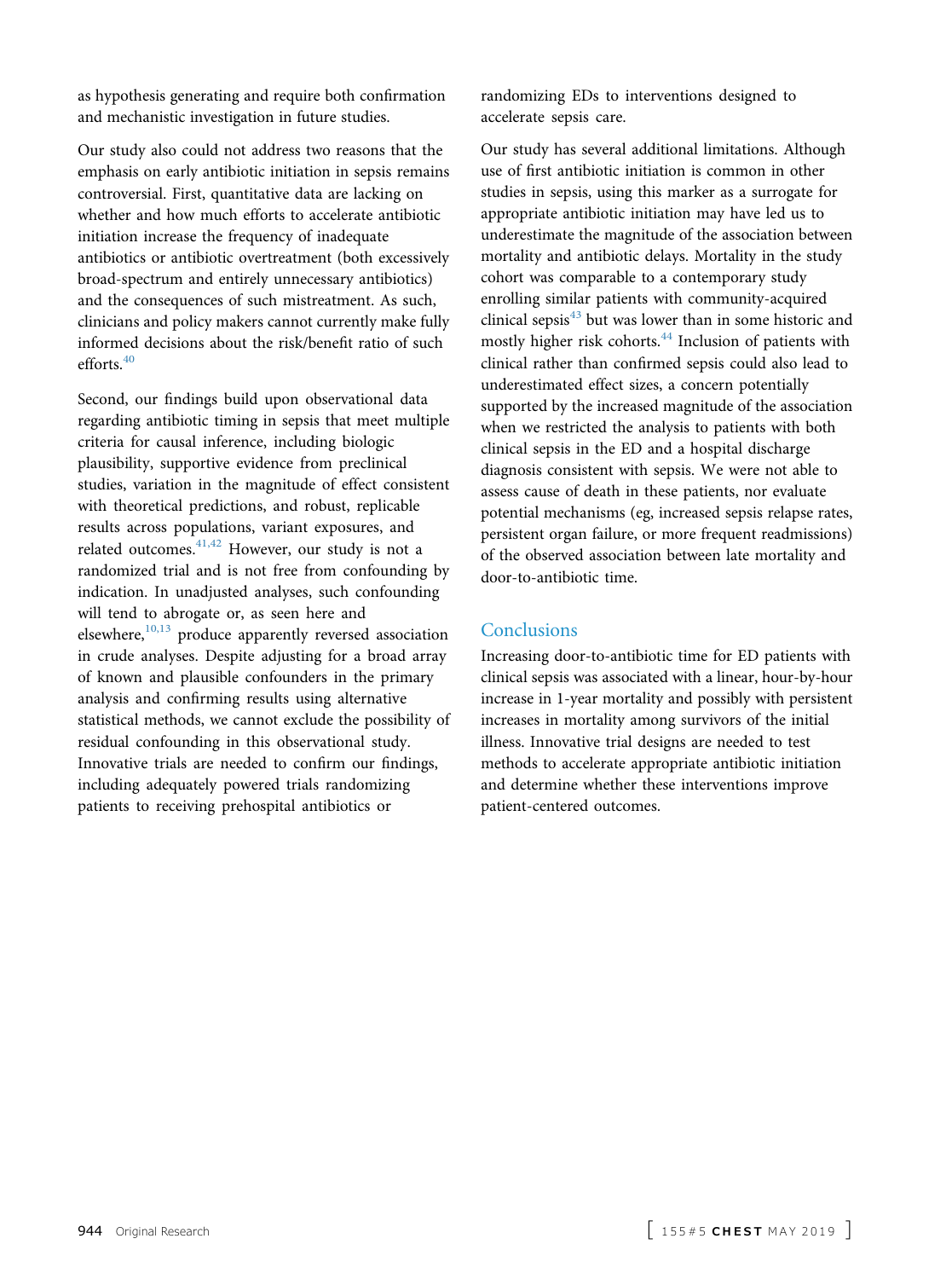## <span id="page-7-0"></span>Acknowledgments

Author contributions: I. D. P. is the guarantor of the paper and takes responsibility for the integrity of the work as a whole. I. D. P., S. M. B., J. R. B., T. L. L., and C. L. H. conceived the study. I. D. P. acquired the data and authored the manuscript. All authors participated in study design, data analysis, and interpretation of the results. All authors also contributed substantially to manuscript revision.

#### Financial/nonfinancial disclosures: None declared.

Role of the sponsors: The funding sources had no role in the study's design, conduct, analysis, or reporting.

Other contributions: Thomas Oniki, PhD, Al Jephson, BA, Douglas Wirthlin, BA, Sierra McLean, BA, Emily Murnin, BA, Naresh Kumar, MPH, and Carolyn Klippel, BA, assisted with data abstraction and cleaning.

Additional information: The [e-Appendix,](#page-8-0) [e-Figures](#page-8-0), and [e-Tables](#page-8-0) can be found in the Supplemental Materials section of the online article.

#### References

- 1. [Wang HE, Jones AR, Donnelly JP. Revised](http://refhub.elsevier.com/S0012-3692(19)30157-6/sref1) [national estimates of emergency](http://refhub.elsevier.com/S0012-3692(19)30157-6/sref1) [department visits for sepsis in the United](http://refhub.elsevier.com/S0012-3692(19)30157-6/sref1) States. Crit Care Med[. 2017;45\(9\):1443-](http://refhub.elsevier.com/S0012-3692(19)30157-6/sref1) [1449](http://refhub.elsevier.com/S0012-3692(19)30157-6/sref1).
- 2. [Vincent JL. Individual gene expression](http://refhub.elsevier.com/S0012-3692(19)30157-6/sref2) [and personalised medicine in sepsis.](http://refhub.elsevier.com/S0012-3692(19)30157-6/sref2) Lancet Respir Med[. 2016;4\(4\):242-243.](http://refhub.elsevier.com/S0012-3692(19)30157-6/sref2)
- 3. [Angus DC, Barnato AE, Bell D, et al.](http://refhub.elsevier.com/S0012-3692(19)30157-6/sref3) [A systematic review and meta-analysis of](http://refhub.elsevier.com/S0012-3692(19)30157-6/sref3) [early goal-directed therapy for septic](http://refhub.elsevier.com/S0012-3692(19)30157-6/sref3) [shock: the ARISE, ProCESS and ProMISe](http://refhub.elsevier.com/S0012-3692(19)30157-6/sref3) Investigators. [Intensive Care Med](http://refhub.elsevier.com/S0012-3692(19)30157-6/sref3). [2015;41\(9\):1549-1560.](http://refhub.elsevier.com/S0012-3692(19)30157-6/sref3)
- 4. [Rhodes A, Evans LE, Alhazzani W, et al.](http://refhub.elsevier.com/S0012-3692(19)30157-6/sref4) [Surviving Sepsis Campaign: international](http://refhub.elsevier.com/S0012-3692(19)30157-6/sref4) [guidelines for management of sepsis and](http://refhub.elsevier.com/S0012-3692(19)30157-6/sref4) [septic shock: 2016.](http://refhub.elsevier.com/S0012-3692(19)30157-6/sref4) Crit Care Med. [2017;45\(3\):486-552](http://refhub.elsevier.com/S0012-3692(19)30157-6/sref4).
- 5. [Levy MM, Evans LE, Rhodes A. The](http://refhub.elsevier.com/S0012-3692(19)30157-6/sref5) [Surviving Sepsis Campaign Bundle: 2018](http://refhub.elsevier.com/S0012-3692(19)30157-6/sref5) update. [Intensive Care Med](http://refhub.elsevier.com/S0012-3692(19)30157-6/sref5). 2018;44(6): [925-928.](http://refhub.elsevier.com/S0012-3692(19)30157-6/sref5)
- 6. [Singer M. Antibiotics for sepsis: does each](http://refhub.elsevier.com/S0012-3692(19)30157-6/sref6) [hour really count, or is it incestuous](http://refhub.elsevier.com/S0012-3692(19)30157-6/sref6) amplification? [Am J Respir Crit Care Med](http://refhub.elsevier.com/S0012-3692(19)30157-6/sref6). [2017;196\(7\):800-802.](http://refhub.elsevier.com/S0012-3692(19)30157-6/sref6)
- 7. [Klompas M, Calandra T, Singer M.](http://refhub.elsevier.com/S0012-3692(19)30157-6/sref7) [Antibiotics for sepsis](http://refhub.elsevier.com/S0012-3692(19)30157-6/sref7)—finding the equilibrium. JAMA[. 2018;320\(14\):1433-](http://refhub.elsevier.com/S0012-3692(19)30157-6/sref7) [1434](http://refhub.elsevier.com/S0012-3692(19)30157-6/sref7).
- 8. [Kumar A, Roberts D, Wood KE, et al.](http://refhub.elsevier.com/S0012-3692(19)30157-6/sref8) [Duration of hypotension before initiation](http://refhub.elsevier.com/S0012-3692(19)30157-6/sref8) [of effective antimicrobial therapy is the](http://refhub.elsevier.com/S0012-3692(19)30157-6/sref8) [critical determinant of survival in human](http://refhub.elsevier.com/S0012-3692(19)30157-6/sref8) septic shock. [Crit Care Med](http://refhub.elsevier.com/S0012-3692(19)30157-6/sref8). 2006;34(6): [1589-1596.](http://refhub.elsevier.com/S0012-3692(19)30157-6/sref8)
- 9. [Ferrer R, Martín-Loeches I, Phillips G,](http://refhub.elsevier.com/S0012-3692(19)30157-6/sref9) [et al. Empiric antibiotic treatment reduces](http://refhub.elsevier.com/S0012-3692(19)30157-6/sref9) [mortality in severe sepsis and septic shock](http://refhub.elsevier.com/S0012-3692(19)30157-6/sref9)

from the fi[rst hour: results from a](http://refhub.elsevier.com/S0012-3692(19)30157-6/sref9) [guideline-based performance](http://refhub.elsevier.com/S0012-3692(19)30157-6/sref9) [improvement program.](http://refhub.elsevier.com/S0012-3692(19)30157-6/sref9) Crit Care Med. [2014;42\(8\):1749-1755.](http://refhub.elsevier.com/S0012-3692(19)30157-6/sref9)

- 10. [Liu VX, Fielding-Singh V, Greene JD,](http://refhub.elsevier.com/S0012-3692(19)30157-6/sref10) [et al. The timing of early antibiotics and](http://refhub.elsevier.com/S0012-3692(19)30157-6/sref10) [hospital mortality in sepsis.](http://refhub.elsevier.com/S0012-3692(19)30157-6/sref10) Am J Respir Crit Care Med[. 2017;196\(7\):856-863.](http://refhub.elsevier.com/S0012-3692(19)30157-6/sref10)
- 11. [Seymour CW, Kahn JM, Martin-Gill C,](http://refhub.elsevier.com/S0012-3692(19)30157-6/sref11) et al. Delays from fi[rst medical contact to](http://refhub.elsevier.com/S0012-3692(19)30157-6/sref11) [antibiotic administration for sepsis.](http://refhub.elsevier.com/S0012-3692(19)30157-6/sref11) Crit Care Med[. 2017;45\(5\):759-765](http://refhub.elsevier.com/S0012-3692(19)30157-6/sref11).
- 12. [Seymour CW. New York State Of](http://refhub.elsevier.com/S0012-3692(19)30157-6/sref12)fice of [Quality and Patient Safety, Prescott HC,](http://refhub.elsevier.com/S0012-3692(19)30157-6/sref12) [et al. Time to treatment and mortality](http://refhub.elsevier.com/S0012-3692(19)30157-6/sref12) [during mandated emergency care for](http://refhub.elsevier.com/S0012-3692(19)30157-6/sref12) sepsis. [New Engl J Med](http://refhub.elsevier.com/S0012-3692(19)30157-6/sref12). 2017;376(23): [2235-2244](http://refhub.elsevier.com/S0012-3692(19)30157-6/sref12).
- 13. [Sterling SA, Miller WR, Pryor J, et al. The](http://refhub.elsevier.com/S0012-3692(19)30157-6/sref13) [impact of timing of antibiotics on](http://refhub.elsevier.com/S0012-3692(19)30157-6/sref13) [outcomes in severe sepsis and septic](http://refhub.elsevier.com/S0012-3692(19)30157-6/sref13) [shock: a systematic review and meta](http://refhub.elsevier.com/S0012-3692(19)30157-6/sref13)analysis. Crit Care Med[. 2015;43\(9\):1907-](http://refhub.elsevier.com/S0012-3692(19)30157-6/sref13) [1915.](http://refhub.elsevier.com/S0012-3692(19)30157-6/sref13)
- 14. [Puskarich MA, Trzeciak S, Shapiro NI,](http://refhub.elsevier.com/S0012-3692(19)30157-6/sref14) [et al. Association between timing of](http://refhub.elsevier.com/S0012-3692(19)30157-6/sref14) [antibiotic administration and mortality](http://refhub.elsevier.com/S0012-3692(19)30157-6/sref14) [from septic shock in patients treated with](http://refhub.elsevier.com/S0012-3692(19)30157-6/sref14) [a quantitative resuscitation protocol.](http://refhub.elsevier.com/S0012-3692(19)30157-6/sref14) Crit Care Med[. 2011;39\(9\):2066-2071.](http://refhub.elsevier.com/S0012-3692(19)30157-6/sref14)
- 15. [Bloos F, Thomas-Rüddel D, Rüddel H,](http://refhub.elsevier.com/S0012-3692(19)30157-6/sref15) [et al. Impact of compliance with infection](http://refhub.elsevier.com/S0012-3692(19)30157-6/sref15) [management guidelines on outcome in](http://refhub.elsevier.com/S0012-3692(19)30157-6/sref15) [patients with severe sepsis: a prospective](http://refhub.elsevier.com/S0012-3692(19)30157-6/sref15) [observational multi-center study.](http://refhub.elsevier.com/S0012-3692(19)30157-6/sref15) Crit Care[. 2014;18\(2\):R42](http://refhub.elsevier.com/S0012-3692(19)30157-6/sref15).
- 16. [Singer M, Deutschman CS, Seymour CW,](http://refhub.elsevier.com/S0012-3692(19)30157-6/sref16) [et al. The Third International Consensus](http://refhub.elsevier.com/S0012-3692(19)30157-6/sref16) Defi[nitions for Sepsis and Septic Shock](http://refhub.elsevier.com/S0012-3692(19)30157-6/sref16) (Sepsis-3). JAMA[. 2016;315\(8\):801-810](http://refhub.elsevier.com/S0012-3692(19)30157-6/sref16).
- 17. [Vincent JL, Moreno R, Takala J, et al. The](http://refhub.elsevier.com/S0012-3692(19)30157-6/sref17) [SOFA \(Sepsis-related Organ Failure](http://refhub.elsevier.com/S0012-3692(19)30157-6/sref17) [Assessment\) score to describe organ](http://refhub.elsevier.com/S0012-3692(19)30157-6/sref17) dysfunction/failure. [Intensive Care Med](http://refhub.elsevier.com/S0012-3692(19)30157-6/sref17). [1996;22\(7\):707-710](http://refhub.elsevier.com/S0012-3692(19)30157-6/sref17).
- 18. [Clayton PD, Narus SP, Huff SM, et al.](http://refhub.elsevier.com/S0012-3692(19)30157-6/sref18) [Building a comprehensive clinical](http://refhub.elsevier.com/S0012-3692(19)30157-6/sref18) [information system from components: the](http://refhub.elsevier.com/S0012-3692(19)30157-6/sref18) [approach at Intermountain Health Care.](http://refhub.elsevier.com/S0012-3692(19)30157-6/sref18) [Methods Inf Med](http://refhub.elsevier.com/S0012-3692(19)30157-6/sref18). 2003;42(1):1-7.
- 19. [Quan H, Sundararajan V, Halfon P, et al.](http://refhub.elsevier.com/S0012-3692(19)30157-6/sref19) [Coding algorithms for de](http://refhub.elsevier.com/S0012-3692(19)30157-6/sref19)fining [comorbidities in ICD-9-CM and ICD-10](http://refhub.elsevier.com/S0012-3692(19)30157-6/sref19) [administrative data.](http://refhub.elsevier.com/S0012-3692(19)30157-6/sref19) Med Care. [2005;43\(11\):1130-1139](http://refhub.elsevier.com/S0012-3692(19)30157-6/sref19).
- 20. [van Walraven C, Austin PC, Jennings A,](http://refhub.elsevier.com/S0012-3692(19)30157-6/sref20) et al. A modifi[cation of the Elixhauser](http://refhub.elsevier.com/S0012-3692(19)30157-6/sref20) [comorbidity measures into a point system](http://refhub.elsevier.com/S0012-3692(19)30157-6/sref20) [for hospital death using administrative](http://refhub.elsevier.com/S0012-3692(19)30157-6/sref20) data. Med Care[. 2009;47\(6\):626-633.](http://refhub.elsevier.com/S0012-3692(19)30157-6/sref20)
- 21. [Shapiro NI, Wolfe RE, Moore RB, et al.](http://refhub.elsevier.com/S0012-3692(19)30157-6/sref21) [Mortality in Emergency Department](http://refhub.elsevier.com/S0012-3692(19)30157-6/sref21) [Sepsis \(MEDS\) score: a prospectively](http://refhub.elsevier.com/S0012-3692(19)30157-6/sref21) [derived and validated clinical prediction](http://refhub.elsevier.com/S0012-3692(19)30157-6/sref21) rule. Crit Care Med[. 2003;31\(3\):670-675](http://refhub.elsevier.com/S0012-3692(19)30157-6/sref21).
- 22. [Shapiro NI, Howell MD, Talmor D, et al.](http://refhub.elsevier.com/S0012-3692(19)30157-6/sref22) [Mortality in Emergency Department](http://refhub.elsevier.com/S0012-3692(19)30157-6/sref22) [Sepsis \(MEDS\) score predicts 1-year](http://refhub.elsevier.com/S0012-3692(19)30157-6/sref22) mortality. Crit Care Med[. 2007;35\(1\):192-](http://refhub.elsevier.com/S0012-3692(19)30157-6/sref22) [198.](http://refhub.elsevier.com/S0012-3692(19)30157-6/sref22)
- 23. [Austin PC, Steyerberg EW. Events per](http://refhub.elsevier.com/S0012-3692(19)30157-6/sref23) [variable \(EPV\) and the relative](http://refhub.elsevier.com/S0012-3692(19)30157-6/sref23) [performance of different strategies for](http://refhub.elsevier.com/S0012-3692(19)30157-6/sref23) [estimating the out-of-sample validity of](http://refhub.elsevier.com/S0012-3692(19)30157-6/sref23) [logistic regression models.](http://refhub.elsevier.com/S0012-3692(19)30157-6/sref23) Stat Methods Med Res[. 2017;26\(2\):796-808](http://refhub.elsevier.com/S0012-3692(19)30157-6/sref23).
- 24. [Peduzzi P, Concato J, Kemper E, et al.](http://refhub.elsevier.com/S0012-3692(19)30157-6/sref24) [A simulation study of the number of](http://refhub.elsevier.com/S0012-3692(19)30157-6/sref24) [events per variable in logistic regression](http://refhub.elsevier.com/S0012-3692(19)30157-6/sref24) analysis. [J Clin Epidemiol](http://refhub.elsevier.com/S0012-3692(19)30157-6/sref24). 1996;49(12): [1373-1379](http://refhub.elsevier.com/S0012-3692(19)30157-6/sref24).
- 25. [Lederer DJ, Bell SC, Branson RD, et al.](http://refhub.elsevier.com/S0012-3692(19)30157-6/sref25) [Control of confounding and reporting of](http://refhub.elsevier.com/S0012-3692(19)30157-6/sref25) [results in causal inference studies.](http://refhub.elsevier.com/S0012-3692(19)30157-6/sref25) [Guidance for authors from editors of](http://refhub.elsevier.com/S0012-3692(19)30157-6/sref25) [respiratory, sleep, and critical care](http://refhub.elsevier.com/S0012-3692(19)30157-6/sref25) journals. [Ann Am Thorac Soc](http://refhub.elsevier.com/S0012-3692(19)30157-6/sref25). 2019;16(1): [22-28.](http://refhub.elsevier.com/S0012-3692(19)30157-6/sref25)
- 26. [Williams R. Using the margins command](http://refhub.elsevier.com/S0012-3692(19)30157-6/sref26) [to estimate and interpret adjusted](http://refhub.elsevier.com/S0012-3692(19)30157-6/sref26) [predictions and marginal effects.](http://refhub.elsevier.com/S0012-3692(19)30157-6/sref26) Stata J. [2012;12\(2\):308-331.](http://refhub.elsevier.com/S0012-3692(19)30157-6/sref26)
- 27. [Muller CJ, MacLehose RF. Estimating](http://refhub.elsevier.com/S0012-3692(19)30157-6/sref27) [predicted probabilities from logistic](http://refhub.elsevier.com/S0012-3692(19)30157-6/sref27) [regression: different methods correspond](http://refhub.elsevier.com/S0012-3692(19)30157-6/sref27) [to different target populations.](http://refhub.elsevier.com/S0012-3692(19)30157-6/sref27) Int J Epidemiol[. 2014;43\(3\):962-970.](http://refhub.elsevier.com/S0012-3692(19)30157-6/sref27)
- 28. [Angus DC, Linde-Zwirble WT, Lidicker J,](http://refhub.elsevier.com/S0012-3692(19)30157-6/sref28) [et al. Epidemiology of severe sepsis in the](http://refhub.elsevier.com/S0012-3692(19)30157-6/sref28) [United States: analysis of incidence,](http://refhub.elsevier.com/S0012-3692(19)30157-6/sref28) [outcome, and associated costs of care.](http://refhub.elsevier.com/S0012-3692(19)30157-6/sref28) Crit Care Med[. 2001;29\(7\):1303-1310](http://refhub.elsevier.com/S0012-3692(19)30157-6/sref28).
- 29. [Iwashyna TJ, Odden A, Rohde J, et al.](http://refhub.elsevier.com/S0012-3692(19)30157-6/sref29) [Identifying patients with severe sepsis](http://refhub.elsevier.com/S0012-3692(19)30157-6/sref29) [using administrative claims: patient-level](http://refhub.elsevier.com/S0012-3692(19)30157-6/sref29) [validation of the Angus implementation of](http://refhub.elsevier.com/S0012-3692(19)30157-6/sref29) [the international consensus conference](http://refhub.elsevier.com/S0012-3692(19)30157-6/sref29) defi[nition of severe sepsis.](http://refhub.elsevier.com/S0012-3692(19)30157-6/sref29) Med Care. [2014;52\(6\):e39-e43.](http://refhub.elsevier.com/S0012-3692(19)30157-6/sref29)
- 30. [Austin PC. An introduction to propensity](http://refhub.elsevier.com/S0012-3692(19)30157-6/sref30) [score methods for reducing the effects of](http://refhub.elsevier.com/S0012-3692(19)30157-6/sref30) [confounding in observational studies.](http://refhub.elsevier.com/S0012-3692(19)30157-6/sref30) [Multivariate Behav Res](http://refhub.elsevier.com/S0012-3692(19)30157-6/sref30). 2011;46(3):399- [424](http://refhub.elsevier.com/S0012-3692(19)30157-6/sref30).
- 31. [Robins JM, Hernán MÁ, Brumback B.](http://refhub.elsevier.com/S0012-3692(19)30157-6/sref31) [Marginal structural models and causal](http://refhub.elsevier.com/S0012-3692(19)30157-6/sref31) [inference in epidemiology.](http://refhub.elsevier.com/S0012-3692(19)30157-6/sref31) Epidemiology. [2000;11\(5\):550-560.](http://refhub.elsevier.com/S0012-3692(19)30157-6/sref31)
- 32. [Gower JC. A general coef](http://refhub.elsevier.com/S0012-3692(19)30157-6/sref32)ficient of [similarity and some of its properties.](http://refhub.elsevier.com/S0012-3692(19)30157-6/sref32) Biometrics[. 1971;27\(4\):857-871.](http://refhub.elsevier.com/S0012-3692(19)30157-6/sref32)
- 33. [Podani J. Extending Gower](http://refhub.elsevier.com/S0012-3692(19)30157-6/sref33)'s general coeffi[cient of similarity to ordinal](http://refhub.elsevier.com/S0012-3692(19)30157-6/sref33) characters. Taxon[. 1999;48\(2\):331-340](http://refhub.elsevier.com/S0012-3692(19)30157-6/sref33).
- 34. Peltan ID, Liu VX. Does the timing of antibiotic administration matter in sepsis? In: Deutschman CS, Neligan PJ, eds. Evidence-Based Practice of Critical Care, 3rd ed. Philadelphia, PA: Elsevier. In press.
- 35. [Larché J, Azoulay É, Fieux F, et al.](http://refhub.elsevier.com/S0012-3692(19)30157-6/sref35) [Improved survival of critically ill cancer](http://refhub.elsevier.com/S0012-3692(19)30157-6/sref35) [patients with septic shock.](http://refhub.elsevier.com/S0012-3692(19)30157-6/sref35) Intensive Care Med[. 2003;29\(10\):1688-1695.](http://refhub.elsevier.com/S0012-3692(19)30157-6/sref35)
- 36. [de Groot B, Ansems A, Gerling DH, et al.](http://refhub.elsevier.com/S0012-3692(19)30157-6/sref36) [The association between time to](http://refhub.elsevier.com/S0012-3692(19)30157-6/sref36) [antibiotics and relevant clinical outcomes](http://refhub.elsevier.com/S0012-3692(19)30157-6/sref36) [in emergency department patients with](http://refhub.elsevier.com/S0012-3692(19)30157-6/sref36) [various stages of sepsis: a prospective](http://refhub.elsevier.com/S0012-3692(19)30157-6/sref36)